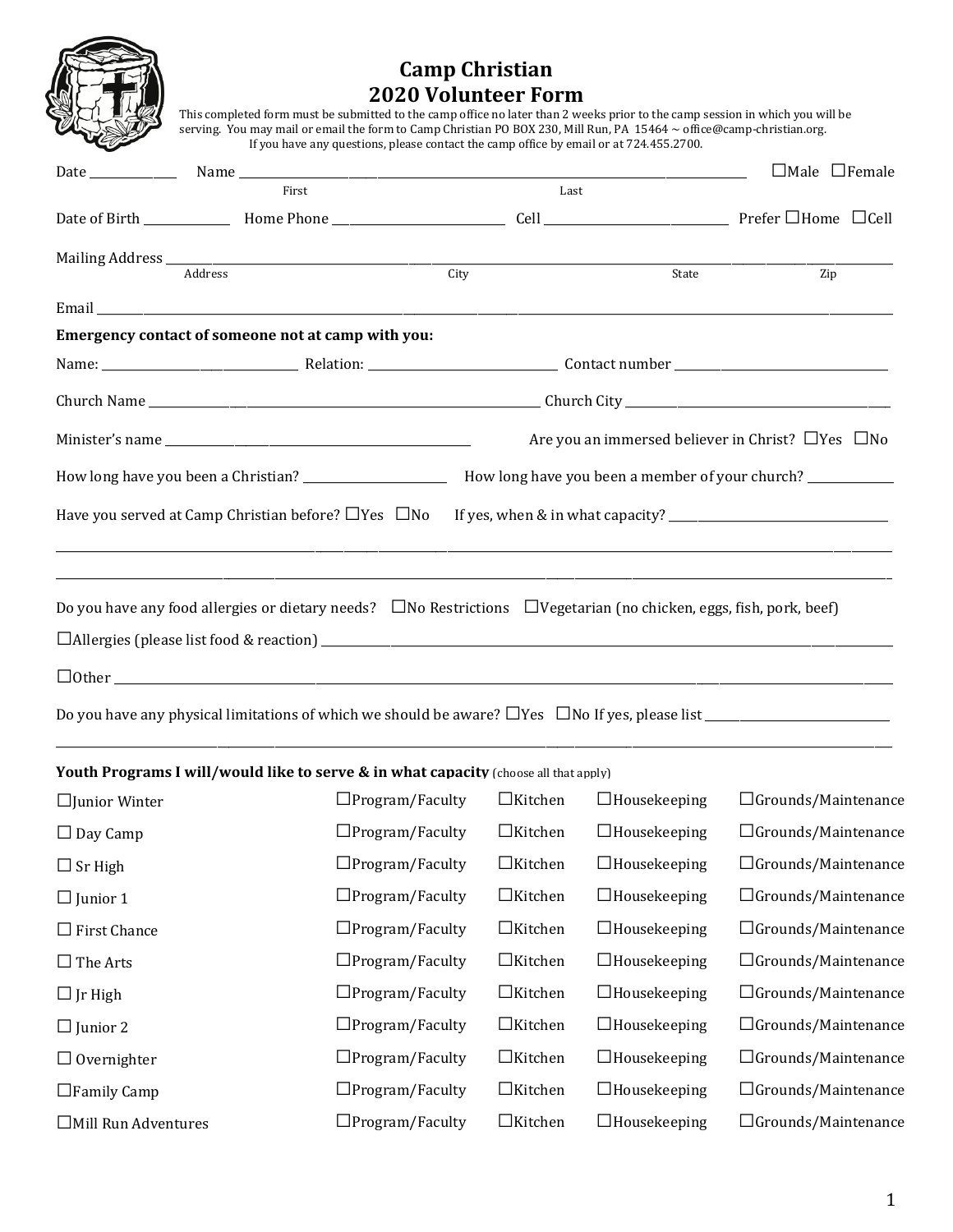**ACTIVITIES:** Indicate experience ("E" for experienced, "S" for some, "N" for none)

| Archery                                                                                                                                                             | <b>Ropes Course</b> | Fishing                  | Crafts      | <b>Leading Sports &amp; Games</b> |  |  |  |  |
|---------------------------------------------------------------------------------------------------------------------------------------------------------------------|---------------------|--------------------------|-------------|-----------------------------------|--|--|--|--|
| Drama                                                                                                                                                               | Nature study        | Cooking                  | Photography | <b>Leading Bible studies</b>      |  |  |  |  |
| Speaking                                                                                                                                                            | A/V Equipment       | Leading Music            |             | Musical instruments (please list) |  |  |  |  |
| _Other _                                                                                                                                                            |                     |                          |             |                                   |  |  |  |  |
| <b>CERTIFICATES/LICENSES</b> (indicate expiration date): If you will be serving in this capacity, please include photocopies of<br>current certifications/licenses. |                     |                          |             |                                   |  |  |  |  |
|                                                                                                                                                                     | Physician           | Physician's Assistant    | Nurse       | <b>EMT</b>                        |  |  |  |  |
| <b>CPR</b>                                                                                                                                                          |                     | First Aid                |             | <b>Water Safety Instructor</b>    |  |  |  |  |
|                                                                                                                                                                     | Lifeguard           | Driver's license (Class: |             |                                   |  |  |  |  |
| Other                                                                                                                                                               |                     |                          |             |                                   |  |  |  |  |

## **CAMP CHRISTIAN'S STATEMENT OF FAITH**

- God is one being in three persons—God the Father, God the Son and God the Holy Spirit. He is the source of all creation.
- Jesus is the incarnation of God the Son. He is the Word become flesh.
- The Holy Spirit works actively in the world, seeking to glorify Jesus. The Holy Spirit convicts people of sin, righteousness and judgment to come.
- The Bible, the Old and New Testament scriptures, is the uniquely inspired, infallible and inerrant Word of God.
- Human beings were created by God to walk in fellowship with Him. However, all (except Jesus) have sinned and fall short of the glory of God and must rely on God's grace and forgiveness.
- Salvation is by God alone through Jesus Christ alone. One accepts Christ as Savior through a conversion process that includes faith, repentance, confession and baptism by immersion.
- The Final Coming of Jesus is a time when Christ will personally come again as Savior and Judge of the world. At that time, there will be the bodily resurrection of the dead—believers to eternal life with God and unbelievers to eternal judgment. Sin will be no more and believers will live in fellowship with God forever.

## **AFFIRMATIONS**

By signing below, I:

- 1. Understand that this volunteer form must be updated annually.
- 2. Agree to abide by all policies of Camp Christian and to refrain from any unscriptural conduct
- 3. Agree to Camp Christian's Statement of Faith. (If there is any part you disagree with, please explain on a separate sheet of paper.)
- 4. Release all photos, videos and audio recordings of myself to Camp Christian for promotional purposes.
- 5. Understand that PA requires clearances to be obtained before volunteering for any service in which I have direct contact with children. I am required to produce the original clearances for Camp Christian and they are required to keep a copy of my clearances. These clearances are valid for 5 years.
	- a. PA residents
		- i. Report of criminal history from the Pennsylvania State Police
		- ii. Child Abuse History Clearance from the Department of Human Services
		- iii. If you have lived outside PA at any point in the last 10 years, you must also provide a fingerprint based federal criminal history (FBI).
	- b. Non PA residents are required to obtain clearances from their state of residence.
- 6. Understand that Camp Christian may deny volunteer opportunity or terminate volunteer service of any person if that person is found, regardless of when discovered, to:
	- a. Have a history of complaints or abuse of a minor.
	- b. Have resigned, been terminated, or been asked to resign from a position whether paid or unpaid, due to complaint(s) of sexual abuse of a minor.